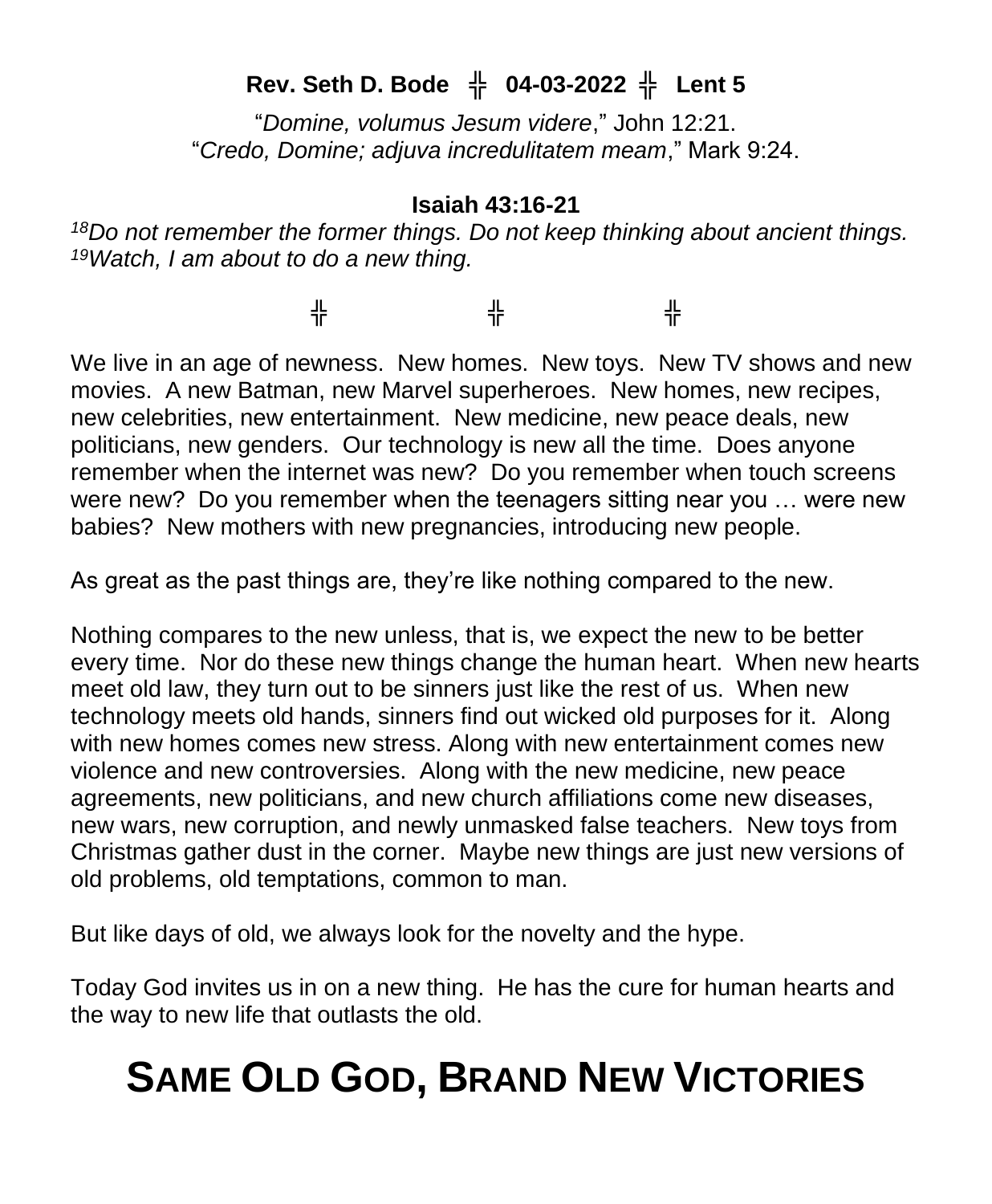## 1. God's "new thing" is the long-awaited gospel

Here, we have the same old God, who has been around from eternity, promising to do something entirely new. And He has old examples to point to. "Remember when I did that new thing?" Remember when *the Lord put a way in the sea and a path through mighty waters*? Clearly this refers to the Red Sea and the Jordan River. God had a history of displaying His power to stack the waters into walls in order to give His people safe passage. This was the Exodus from Egypt.

And it did not come without cost to God's enemies. God had a storied history of crushing His enemies. Remember when God snuffed out *chariot and horse, army and champion*? *Together they would lie down, not rise again; they were snuffed like a wick, they were extinguished*. God's enemies are like a candle; one moment, it is burning. The next moment, it's a charred wick. They're gone.

God's wonders in the Old Testament were astonishing marvels and really wonderful. His victories were miraculously decisive and really victorious.

But God immediately says, "Don't remember that. *Don't remember the former things. Don't dwell on the ancient wonders*." The Greek Septuagint looks like, "*Don't syllogize the archaic*." Don't sit and mull over it and use it as your main conclusions about God. That's how good this next thing would be. That's how special are the new wonders God has in store.

How did this play out in history? When the Hebrews failed the Old Law, they were punished in exile. But then the Lord brought a remnant of His chosen people back from exile. Isaiah was always speaking the comfort of return from exile, yet … not even in the return from exile did God bring forth springs and bless His people in the wasteland. This must be fulfilled in something else here.

How could the new wonders be better than the old? The new thing will be a "*way in the wild and rivers in the wasteland*." Our wastelands and wildernesses are of a different nature than the Exodus and the Babylonian captivity; our Church is in the sea and desert of the world, heresy, sin, Satan, etc.

>>> Thus God did His "*new thing*" when He delivered up the gospel. The free propitiation and full atonement for our sins brought about justification for sinners, no strings attached.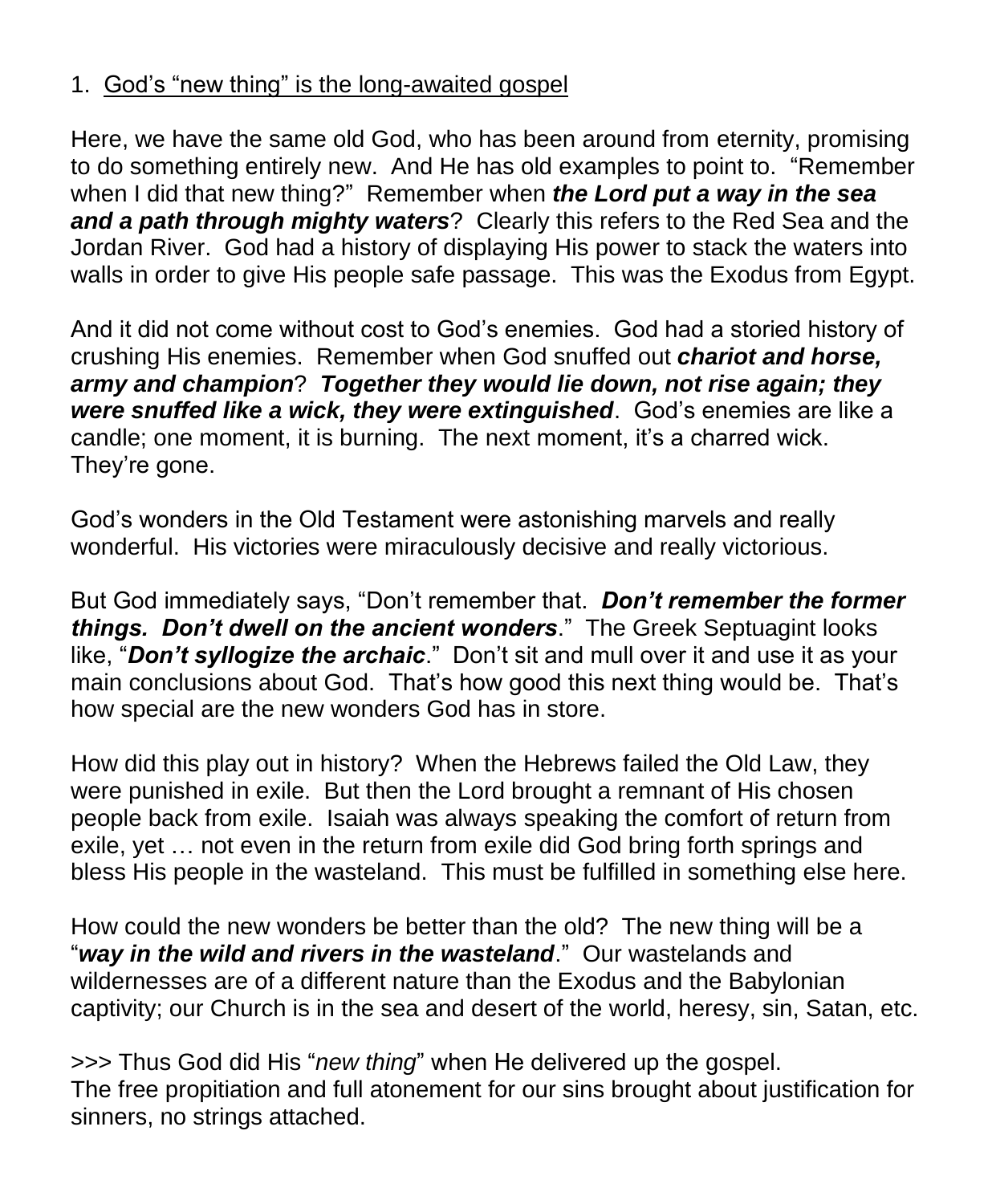As great as the past things are, they're like nothing compared to the new. Here we are in Lent, week 5, and you may by now be deflated and stale. Your attempts to root out and conquer that on incessant sin or that particular malady that will make life easier, haven't succeeded. What new thing could help you now? The gospel of Jesus Christ is 2,000 years old, and it may seem you must be using it wrong, because you're behaving like you're new at this. You fell back into curse words and swearing. You resurrected an old argument with your spouse. You landed in the same troublesome website online, either wasting time or falling into temptation. You resorted to lies again. What's with these old sins?

Do not give up, brothers and sisters. Don't fail to draw battle lines again. God forgives you those sins today, and ... Look! Watch! See, the Lord is about to do a new thing. He is about to help you. He is about to equip you. He is about to give you new weapons. Just as He brought all the world's sins to the cross to banish them forever and ever, so He will not forget you for whom He died.

### 2. The good news still unexpectedly renews

One question I have is this: If God did a new thing, would we pay attention to it? Would we notice? That's literally the question in verse 19. Better than, "*Don't you know about it*?" would be the translation, "*Will you not know it*?" It's as if God was saying, "Would you know it if you saw it?" Would you recognize God's new thing if it happened before your very eyes?

God's purpose is to serve His people; so, in verses 19-20, He gives them good gifts in the wasteland. He does not offer new substances, like the nectar of the gods, for completely different improved-upon people. He offers simple elements, like water and bread in the wild.

This is similarly true in our wild wasteland of temptation, sin, and death. God offers sacramental gifts—mysteries wrapped in simple elements—water and Word, bread and body, wine and blood, to supply His people in the sinful wild. Would people recognize God's sacramental good news if they saw it? Of course not! It's the sacraments that feeble-minded sinners have confused, because we couldn't take Jesus at His Word. But very plainly God has promised gospel in both baptism and communion. Both offer forgiveness of sins, everlasting life, and salvation. Let the rivers flow! Let the waters bubble up and spring forth! For